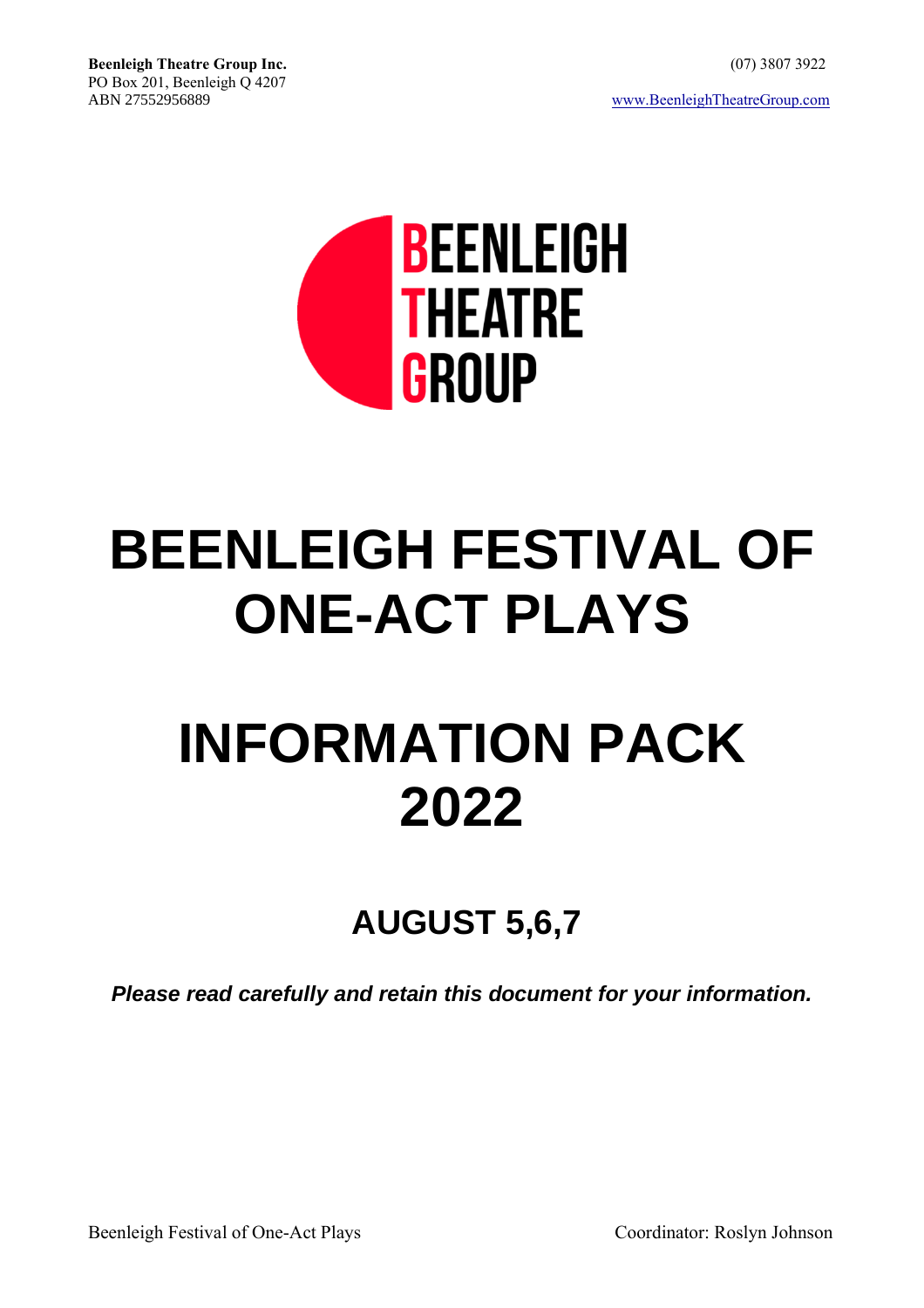# **INTRODUCING OUR ADJUDICATORS**

Shirley and Mark Lucas

Shirley and Mark Lucas are well known throughout South-East Queensland and New South Wales for their commitment to and participation in many regional drama festivals. Shirley and Mark are the founders and directors of Excalibur Theatre Company. Excalibur Theatre Company was established in 1994 as a vehicle to showcase Mark's plays and has developed into one of the premier theatre companies in South-East Queensland.

Excalibur Theatre Company has competed at over 180 drama festivals throughout Queensland and New South Wales winning over 520 awards for their work.

Shirley is a multi-award-winning director and actor. While Mark is a published playwright having written 30 plays, some of which have been performed in Australia, New Zealand and the United Kingdom. Mark has won a multitude of awards for his writing, acting and directing. To say that they know a little bit about the Drama Festival circuit is an understatement.

Shirley and Mark's work has been seen for almost three decades and is the benchmark standard for writers, directors and actors. Every year several of Mark's plays are performed and adjudicated at festivals throughout Queensland. These range from contemporary dramas to farcical comedies to Gothic thrillers.

Mark's view on writing is simple. "I like the audience to feel as though they are an integral part of what is being created on stage and to laugh at, cry with or taste the desperation of the scenes being played out before them."

Where the true passion in theatre lies for both Shirley and Mark is the mentoring and development of actors, directors and up and coming playwrights. They foresee the future of theatre being the development of youth by the experienced and knowledgeable mainstays of community theatre. They have adjudicated at drama festivals in Taree and Port Macquarie (NSW) and at KSP Festival, Mousetrap Theatre Festival and Ipswich Little Theatre Festival (QLD). Shirley and Mark have an ongoing relationship with Nanango Theatre Company to assist in developing theatre in the South Burnett region. Mark has also run a number of master classes for youth performers and was a creative lead at Brisbane Grammar School in 2018.

Shirley and Mark are excited to be invited by Beenleigh Theatre Group to be their adjudicators at the 2022 Beenleigh Festival of One Act Plays. Shirley and Mark have real festival experience and are looking forward to the challenge, the excitement and the raw energy of community theatre.

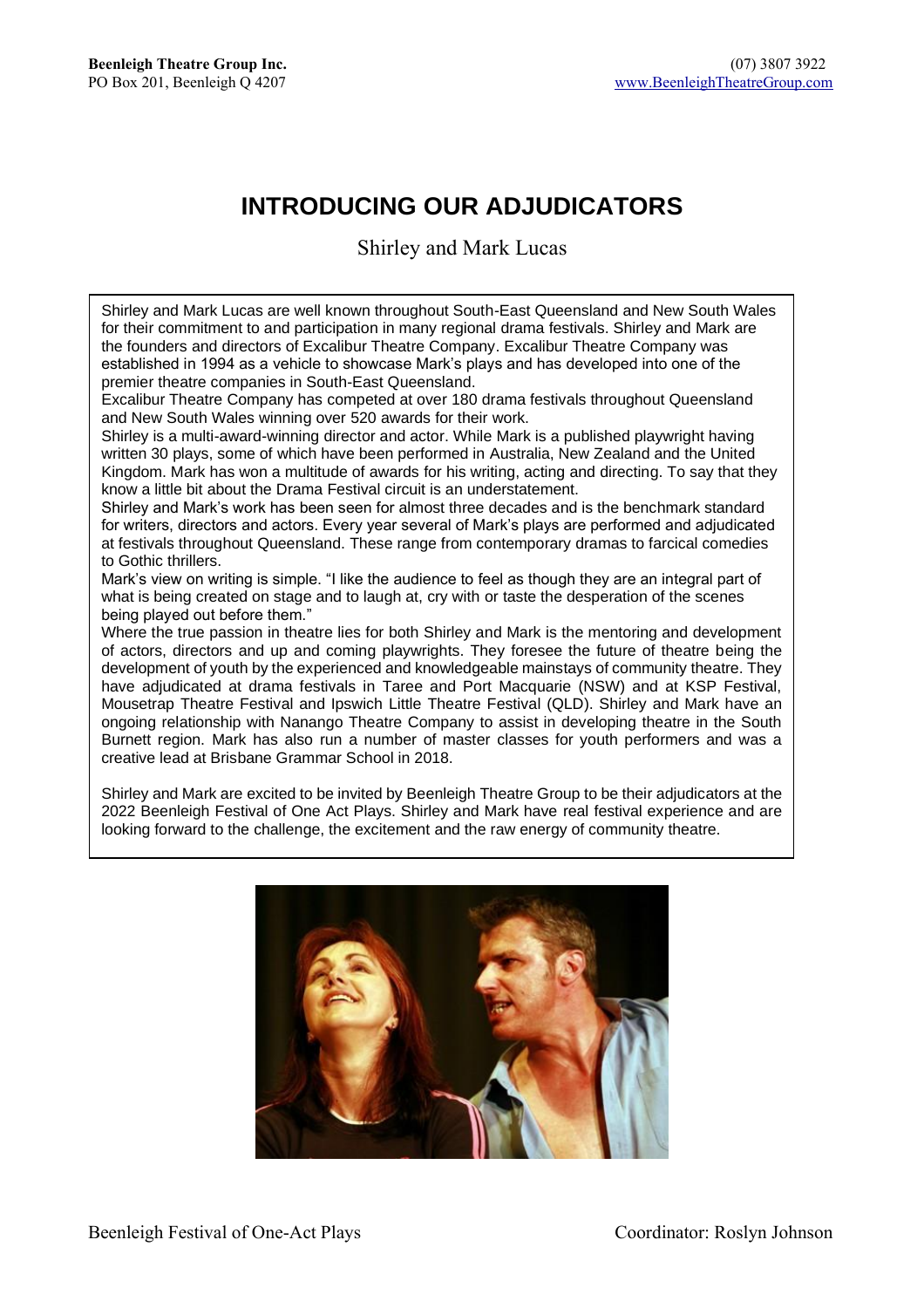# CONDITIONS OF ENTRY

#### *Please read carefully, we review conditions annually, there are some IMPORTANT POINTS in our Conditions of Entry.*

Each entry must be ON THE OFFICIAL ENTRY GOOGLE FORM

Entry Fee appropriate to section entered 3 x PDFs of script uploaded OR THREE printed scripts (please mark **ALL ALTERATIONS** and lighting/audio cues) 1 for adjudicator, 1 for technical (sound/lighting) 1 for Festival stage manager A photo or artwork if possible (suitable for social media promotion, media releases obtained) Stage and lighting plans **completed in full** Performing Rights consent attached or indicated as obtained on form

#### **ALL ENTRY MATERIAL MUST BE RECEIVED BY THE FESTIVAL COORDINATOR by close of business 13 JUNE 2022.**

- 1. The One Act Play Festival Committee of Beenleigh Theatre Group reserves the right to a. decline any entry.
- 2. Should it be necessary to limit the number of entries, the first entry of any theatre
	- a. company will be given preference over second entries from the same company.
	- b. Groups entering more than one play are therefore asked to nominate in order of
	- c. priority for this purpose.
- 3. Entry fees to Beenleigh Festival of One-Act Plays are non-refundable.
- 4. Age group limitations are as follows: Youth 18 years and under Open  $-19$  years and over.
- 5. Age is defined as **AT THE DATE OF THE START OF FESTIVAL** ie. 5 August 2022
- 6. Each play in the Open and Youth sections of the festival will be no less than 20 minutes and **NO MORE** than 45 minutes duration. Plays in the Ten Minute Section will be no less than 9 minutes and no more than 11 minutes.
- 7. Ten Minute Play Section: should more than five entries be received, this competition will be run and adjudicated in the first session of the festival ONLY. There is no separate Youth section for Ten Minute Plays.
- 8. 'Original' scripts are those that have not been staged prior to 2022.
- 9. Youth Plays must be made up of cast members up to and including 18 years of age but not over. [see rule 6 above] If one cast member is aged 19 the entry is deemed to be Open.
- 10. It is the responsibility of each group to obtain permission in advance from the Author's Agent to present the play and to pay any royalties involved. Failure to do so will result in disqualification. BTG Inc takes no responsibility for plays performed without performing rights.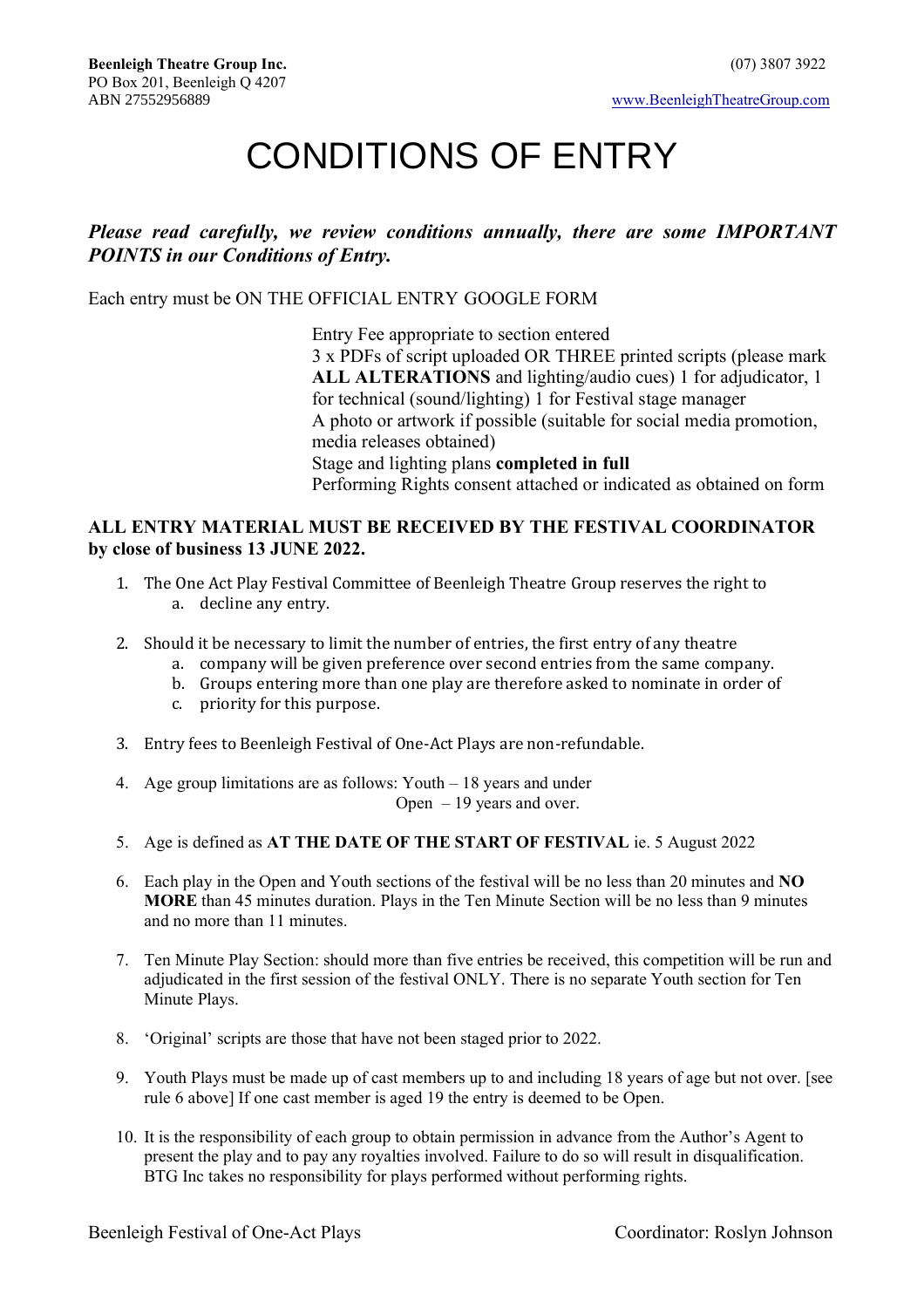- 11. The Festival Stage Manager will be in complete charge of the stage and backstage areas during the Festival.
- 12. The arrangement of the stage setting will be the responsibility of each group. There will be an allowance of TEN MINUTES for setting of the stage and FIVE MINUTES for striking, except in the case of the Ten Minute Section where there will be an allowance of FIVE MINUTES for setting and FIVE MINUTES for striking.
- 13. Each group will provide its own Stage Manager, who will be responsible for the setting and striking of that group's set and control of the stage crew during the performance and striking of the set.

#### **14. Special WPHS requirement re use of certain elements on stage.**

- a. The use of any of the following MUST BE APPROVED FOR USE prior to the commencement of the festival. Complete the relevant section on the entry form if any of the following occur in your performance. Use of smoke is subject to prior arrangement with LCC technicians
	- ➢ Strobe Lighting
	- ➢ Smoke
	- ➢ Naked Flames
	- ➢ Water
	- $\triangleright$  Breaking of Glass
- b. Failure to comply will result in AUTOMATIC DISQUALIFICATION OF THE ENTRY. No further discussion will be entered into.

#### **15. NO UNOFFICIAL PHOTOGRAPHY** is permitted during any performance and all mobile phones **MUST BE SWITCHED OFF** within the stage, wings and auditorium areas.

- 16. Each group will provide a Lighting and Sound Effects Advisor, who will be responsible for the technical direction of the production. At all times, a Beenleigh Theatre Group Technician will be in charge of the equipment. Changes cannot be made to the lighting rig which will be standard throughout the festival.
- 17. Each group will provide its own props, furniture and such other accessories as it needs. Beenleigh Theatre Group will enable easy access to Stage Doors and Props area.
- 18. No full rehearsals will be allowed on the stage prior to the allocated walk-through session on the day of performance.
- 19. A BTG host will be assigned to each group for the session of their performance. They will meet entrants, provide competitors tickets, running orders and facilitate dressing room and tech organisation and location.
- 20. THIRTY MINUTES prior to each session the loading dock will be CLOSED. It is not possible for the roller door to be opened once a session has commenced. **Regardless of where your play is in the running order you MUST have all large set pieces loaded BEFORE commencement of the FIRST play of the session.**
- 21. The Adjudicator will give brief comments at the end of each session on the plays performed in that session.
- 22. During a performance only cast and crew members of that production are allowed on the stage or in the backstage areas.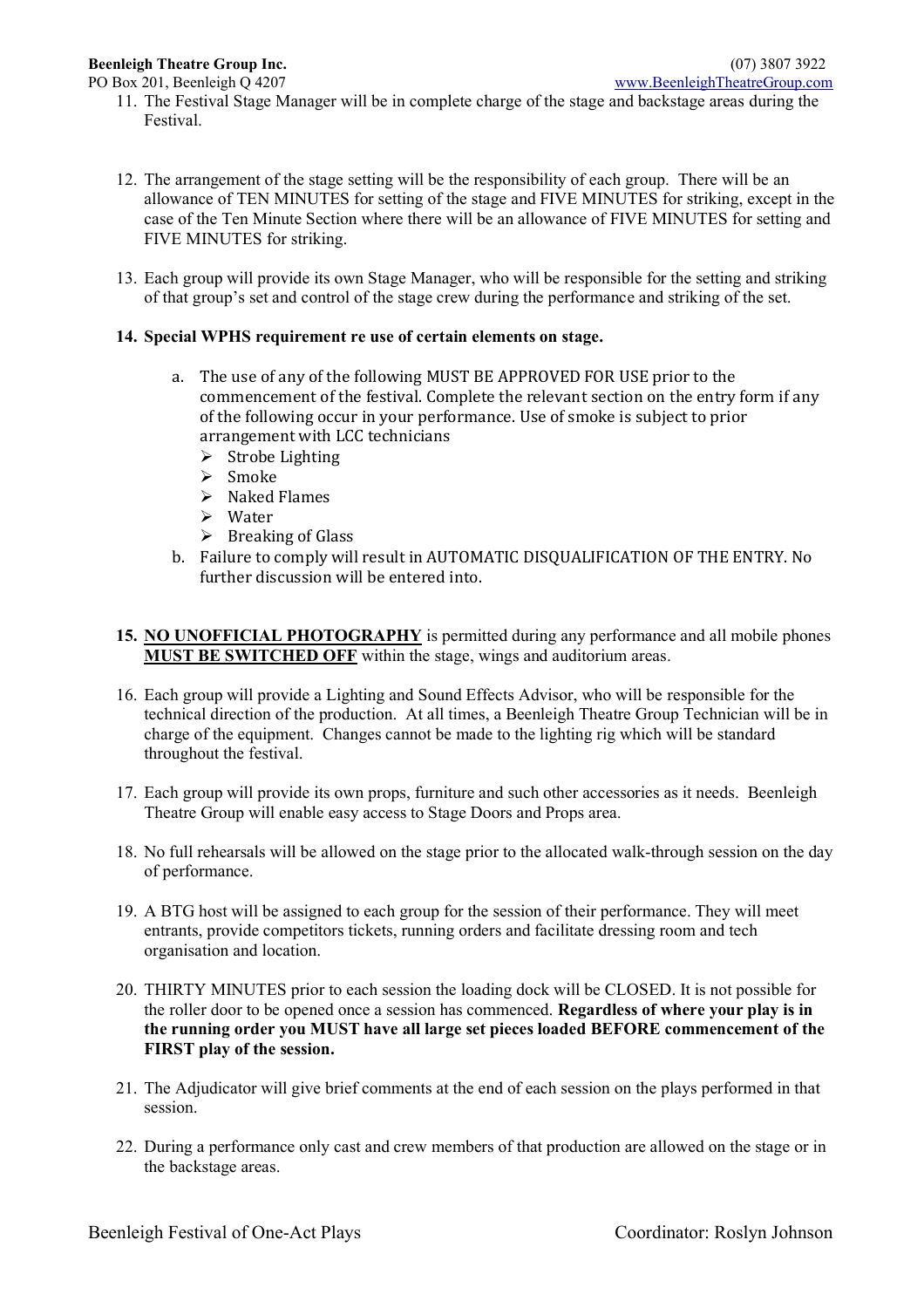#### ABN 27552956889 [www.BeenleighTheatreGroup.com](http://www.beenleightheatregroup.com/)

- 23. Should any section have less than FIVE entrants no third prize will be awarded to that section. If there are less than THREE entries in any one section no monetary prize will be awarded, unless at the discretion of the Festival Committee.
- 24. If in the event of an inability to attend ON TIME as per scheduled t**he Co-ordinator must be notified by phoning the theatre on 3807 3922, the Festival Coordinator on 0416270883 or the Stage Manager on 0422805327 as early as possible.** This assists the organisers to avoid unnecessary delays.
- 25. The Adjudicator will assess each play on the following criteria, this will be done using a points system. All entrants will be given feedback as part of their written adjudication.
- i. Choice of Play
- ii. Character creation and performance
- iii. Stagecraft [sets, lighting, costumes, make-up, use of stage space]
- iv. Direction
- v. Audience Impact
- 26. The decision of the Adjudicator is final and absolute, and no correspondence will be entered into.
- 27. All groups will have the opportunity to WALK the stage for a 10 minute ONLY stage familiarisation which will be scheduled in the hour before the commencement of the SESSION. No extension to this is possible, and the Stage Manager's direction must be followed. **During this time, no props or sets may be brought onto the stage unless at the Stage Manager's discretion.** However the Lighting and Sound Technicians will be available for light and sound level checks.
- 28. ALL participants in the festival i.e. Cast, Director, Stage Manager and up to TWO crew members will be admitted FREE to the session in which they are scheduled to perform.
- 29. **NORMAL** admission is payable to **ALL** other sessions by all entrants and supporters.

 Admission Prices: SINGLE TICKETS PER SESSION *available from box office during the Festival or online through trybooking for Beenleigh Theatre Group*:

ADULTS \$15.00 (inc gst) CONCESSIONS [under 18/Pensioners] \$10.00 (inc gst)

FESTIVAL PASS(multiple sessions) \$25.00 (in gst)

**Normal admission prices per session are payable by all non-cast members who wish to view the performance.**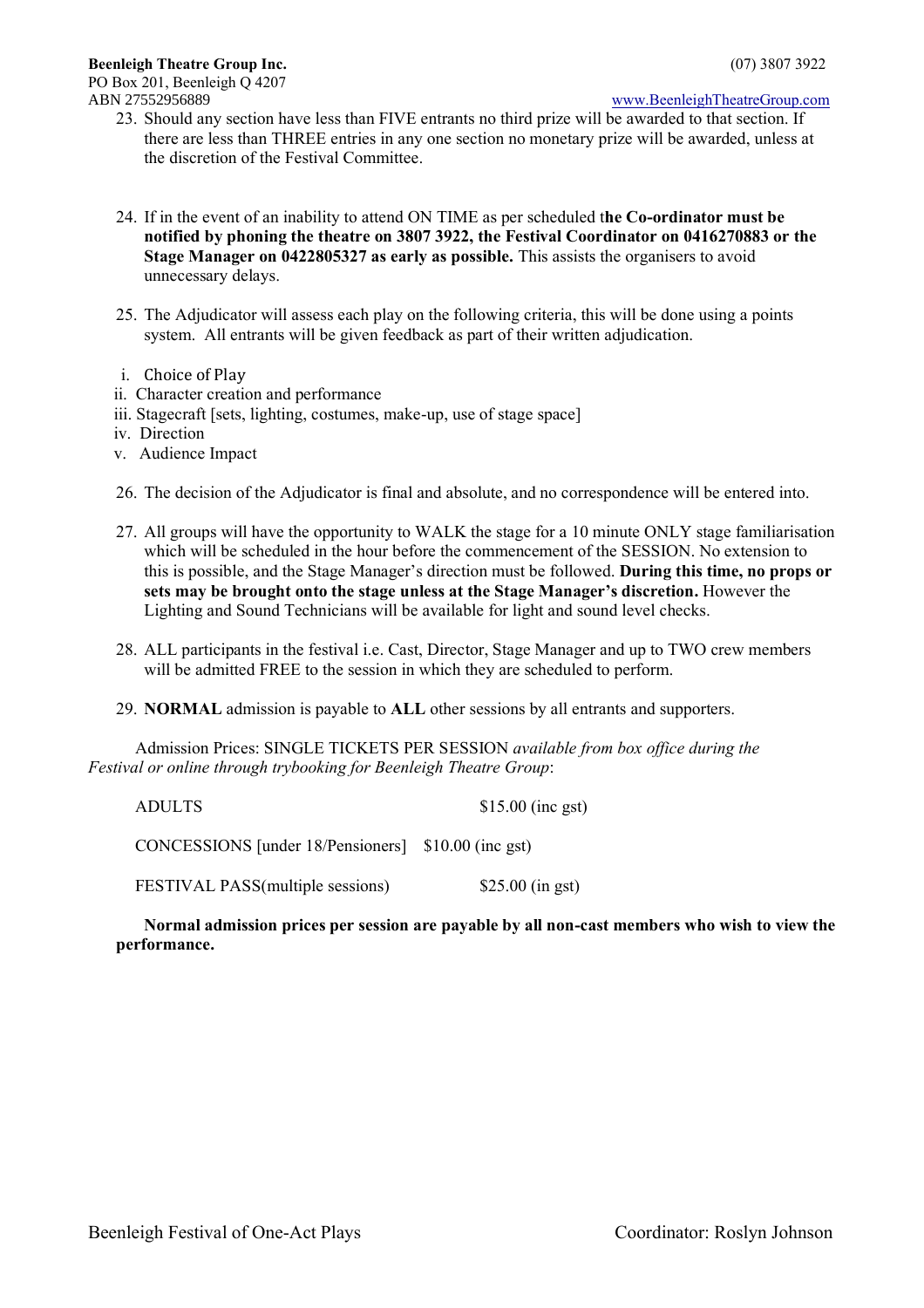## **SPECIAL CONDITIONS APPLICABLE TO PERPETUAL TROPHIES**

#### **Winners Trophies will accompany all Perpetual Shields**

#### **'THE GREGORY SHIELD'**

Our founders Margaret and Dan Gregory instigated this award in 2002 in special recognition of the impact and opportunity theatre provides for young people.

The award will be at the adjudicator's discretion and will be granted

- **To a person 18 years or under who shows excellent potential** .

- An individual recipient can be a member of any section of the festival, Youth or Open *BUT if it is awarded to a 'play' as a group under 18 it must be chosen from the Youth section.*  Plays in the Open section are **NOT ELIGIBLE** for this award.

#### "**THE REDHEAD SHIELD'**

A perpetual shield donated by the family of Derek and Stella Redhead, in recognition of the lifelong contribution their parents have made to live theatre in the Beenleigh District. At Adjudicator's discretion, this shield is awarded to the **BEST DIRECTOR** of the entire Festival, irrespective of section.

#### '**BEST ORIGINAL WORK' SHIELD**

This perpetual award is granted to the **PLAYWRIGHT** whose play is judged by the adjudicator to be the '**Best Original Work**' of the festival . *\*SEE RULE 8*

#### **'THE JOY CORBY MEMORIAL SHIELD'**

In Memory of Joy Corby, a very loyal and passionate member of BTG, whose contribution was always marked by her outstanding attention to detail of design. Awarded to **Best Design of the Festival.** Kindly donated by her family**.**

#### **'LIONS CLUB TROPHY'**

Awarded to the **BEST AUSTRALIAN PLAY** of the Festival.

#### **'SOROPTIMIST INT. BEENLEIGH Inc. SHIELD'**

Awarded to the **BEST FEMALE ACTOR** of the festival.

#### **'WESTPAC BANK, BEENLEIGH SHIELD'**

Awarded to **BEST MALE ACTOR** of the festival.

#### '**SHARON SOWARD SHIELD'**

Awarded to the **BEST FEMALE IN A COMEDIC ROLE** in the whole festival.

#### **'MAYOR'S SHIELD'**

Awarded to the **BEST PLAY in the OPEN section.**

#### **Note: All Perpetual shields to be retained by Beenleigh Theatre Group**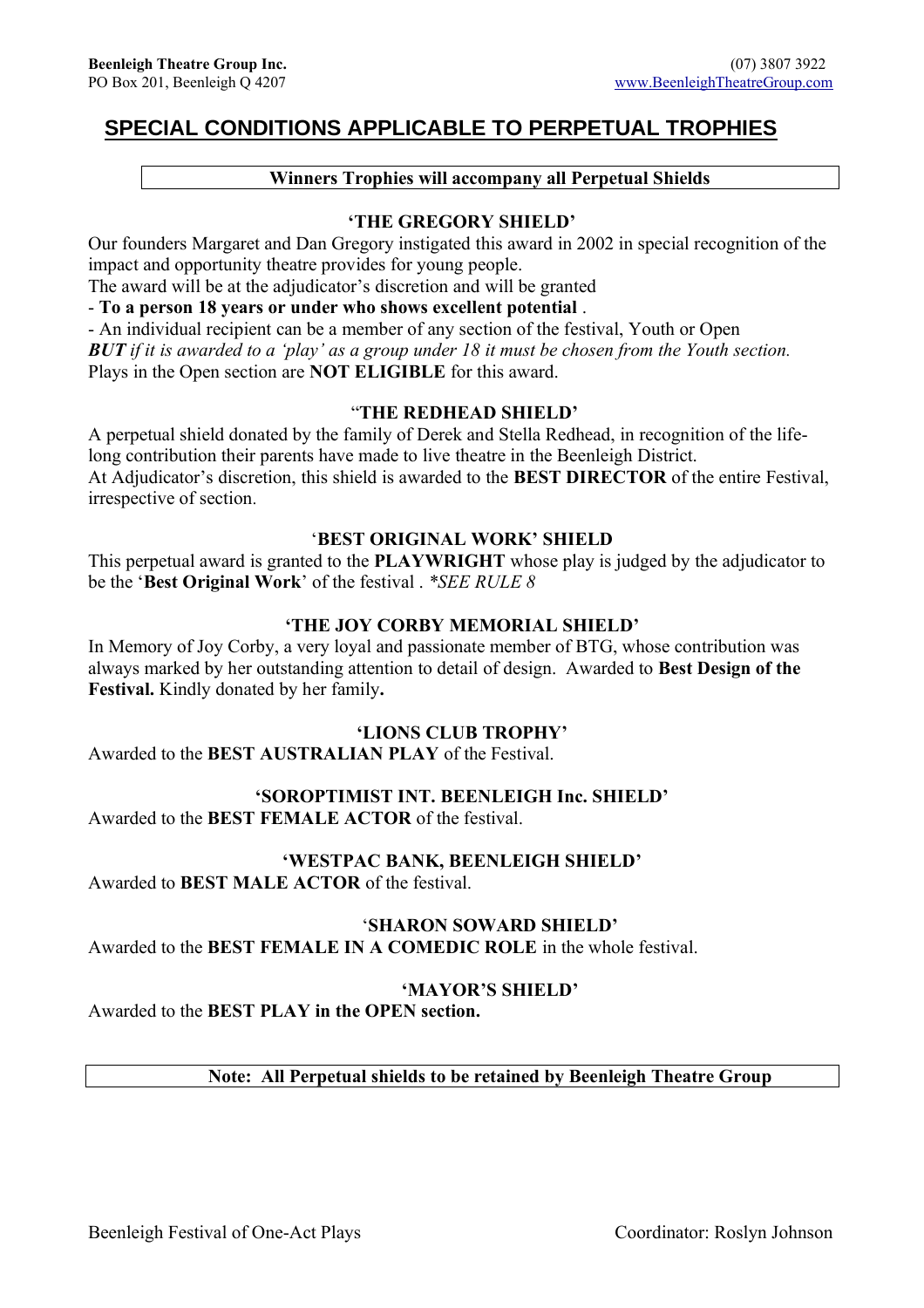#### **CASH PRIZES (SPECIAL CONDITIONS)**

#### **'DOYENNE'**

Awarded to a mature female actor in the Open section, whose significant theatrical experience makes a minor role a memorable one. Not to be awarded to a recipient of the 'Best Supporting Actor Female Open' or 'Best Female Actor Open'.

#### **'BRIOHNE SYKES MOMENT OF TRUTH'**

Awarded to an actor, writer, director or ensemble for creating a powerful dramatic moment that confronts the audience with a truth or change in perspective which has a significant effect on them. Created by Briohne Sykes, an active BTG member who loved writing and performing; as an encouragement for playwrights and performers to confront audiences with difficult topics.

# **AWARDS FOR THE 2022 FESTIVAL**

| <b>OPEN SECTION:</b> | Best Play + $$100.00$                |
|----------------------|--------------------------------------|
|                      | $2nd$ Best Play + \$50.00            |
|                      | 3 <sup>rd</sup> Best Play            |
|                      | <b>Best Director</b>                 |
|                      | Best Actor Male in a Dramatic Role   |
|                      | Best Actor Female in a Dramatic Role |
|                      | Best Actor Male in a Comedic Role    |
|                      | Best Actor Female in a Comedic Role  |
|                      | <b>Best Supporting Actor Male</b>    |
|                      | <b>Best Supporting Actor Female</b>  |
|                      | 'Doyenne' cash prize \$100           |
|                      | Adjudicator's Awards                 |
|                      |                                      |

#### **YOUTH SECTION:**

Best Play + \$100.00  $2<sup>nd</sup>$  Best Play + \$50.00 3 rd Best Play Best Director Best Actor Male Best Actor Female Best Supporting Actor Male Best Supporting Actor Female Adjudicator's Awards

#### **TEN MINUTE SECTION**

**Best Play** Best Male Performer in a Ten Minute Play Best Female Performer in a Ten Minute Play

GENERAL: Best Backstage Management Briohne Sykes Moment of Truth cash prize \$100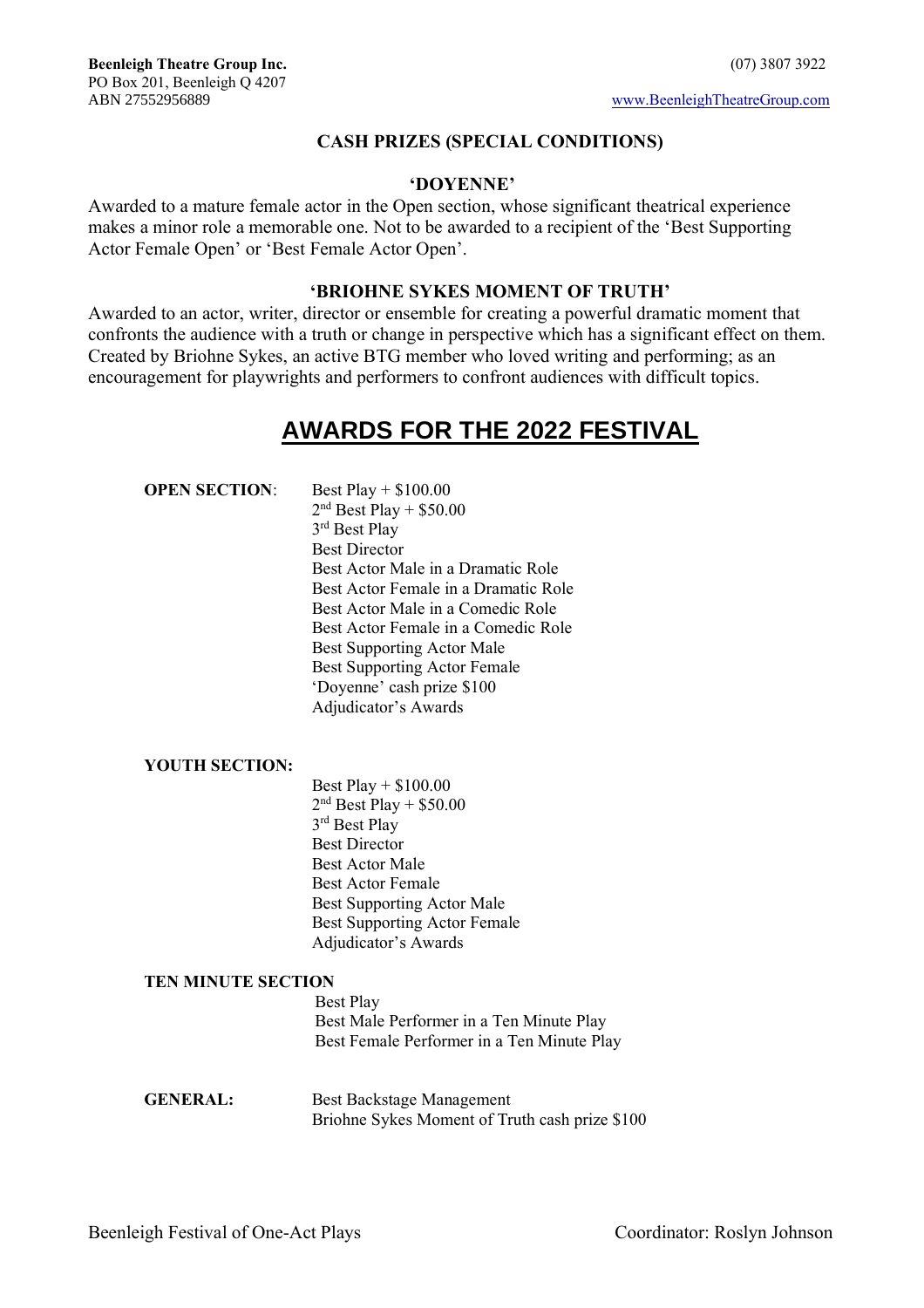### **STAGING PLAN**

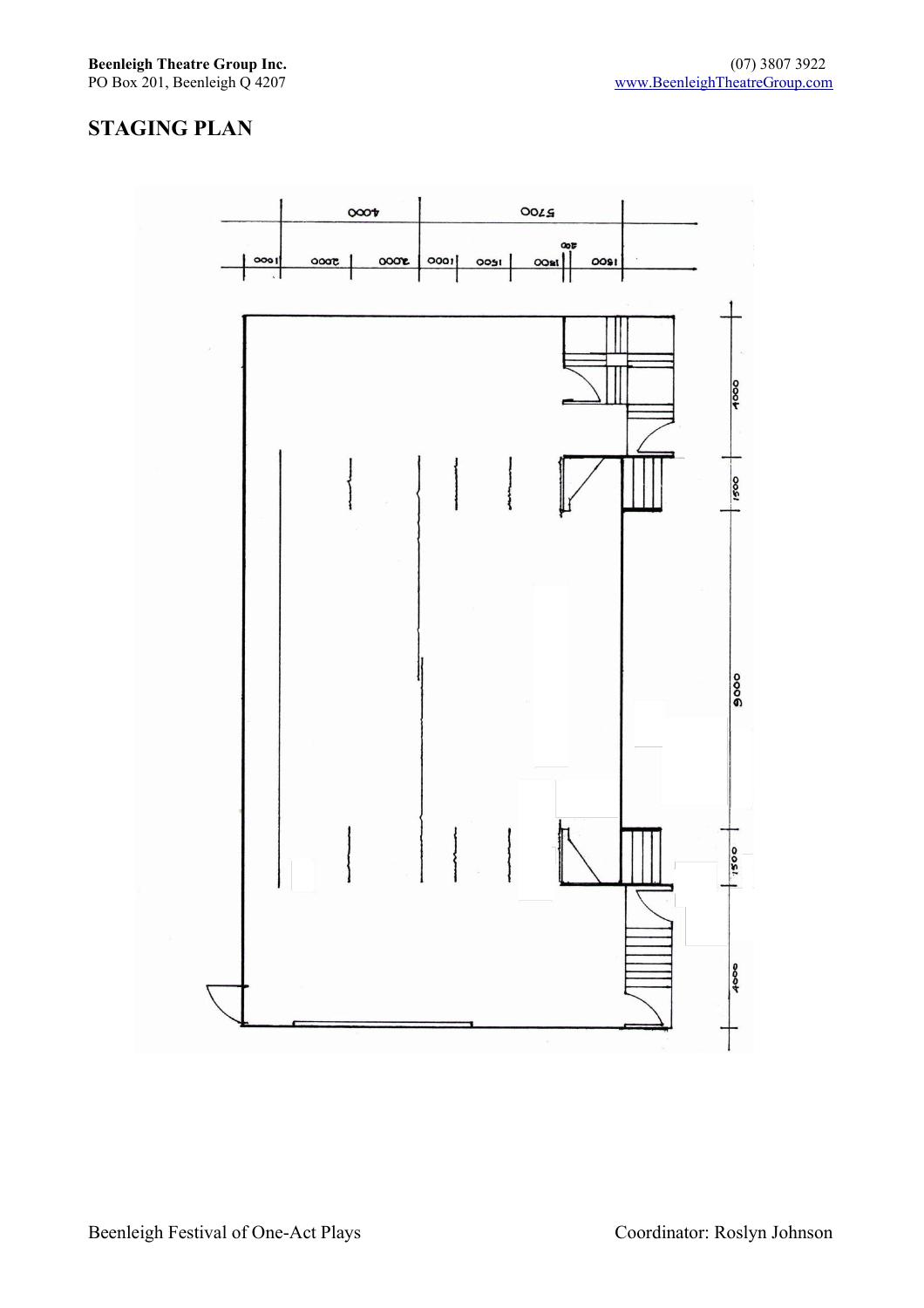#### **Beenleigh Theatre Group Inc.** (07) 3807 3922 PO Box 201, Beenleigh Q 4207

#### [www.BeenleighTheatreGroup.com](http://www.beenleightheatregroup.com/)



## **LIGHTING PLAN**